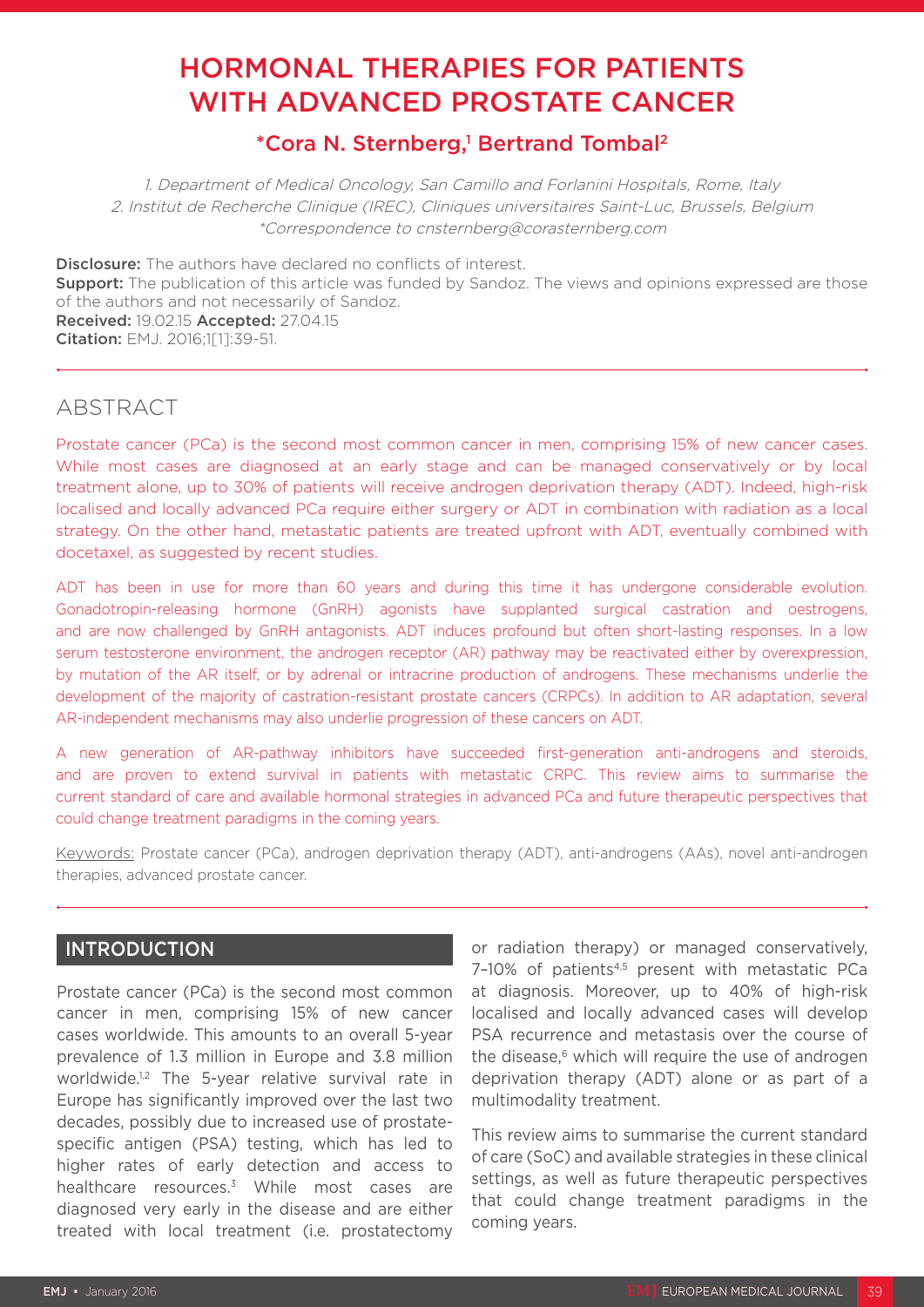### HISTORICAL EVOLUTION OF ANDROGEN DEPRIVATION THERAPY

#### Mechanisms of Action and General Principles of Androgen Deprivation Therapy

In 1941, Huggins and Hodges<sup>7</sup> established the role of androgens, particularly testosterone, in the growth and functional processes of the prostate cell (both normal and cancerous).<sup>5</sup> Most androgen production occurs in the testes, and testosterone secretion is regulated by the hypothalamicpituitary-gonadal axis. The hypothalamus produces the hypothalamic gonadotropin-releasing hormone (GnRH). This hormone stimulates the production of the luteinising hormone (LH) and the folliclestimulating hormone (FSH) by the pituitary gland, which subsequently triggers testosterone production by testicular cells.

When androgenic stimulation is removed, both normal and cancerous prostate cells undergo apoptosis. This is why ADT has become the mainstay of systemic treatment for PCa.<sup>8</sup> ADT can be achieved by surgical orchiectomy or by downregulating the production of LH and FSH with GnRH agonists (GnRHa) or antagonists. In addition, intracellular androgen synthesis can be blocked by CYP17A inhibitors, and the androgen receptor (AR) may be directly inhibited by anti-androgens (AAs).<sup>9</sup>

When used alone in patients with locally advanced or metastatic PCa, ADT only modestly improves survival and should therefore be considered as a palliative treatment. Extensive clinical data have established its clinical outcomes, namely the normalisation of serum PSA (associated with symptom alleviation) and tumour response in approximately 90% of patients.10

ADT also has a beneficial impact on quality of life (QoL), bone pain control, and complication rates of PCa.5

### ANDROGEN DEPRIVATION THERAPY MODALITIES

#### **Oestrogens**

Prior to the development of GnRHa/antagonists, oestrogens such as diethylstilbestrol were used due to their role in GnRH secretion and androgen inactivation in order to suppress serum testosterone levels. However, this treatment modality was abandoned following studies suggesting that the effects of the treatment were

equivalent to orchiectomy, but with an increased risk of heart disease and stroke.11,12 The PATCH PR09 UK trial recently investigated whether the use of oestrogen patches could avoid the longterm complications associated with GnRHa and the thromboembolic complications associated with oral oestrogens.<sup>13</sup> A Phase III study is currently ongoing (Clinicaltrials.gov NCT00303784) which aims to recruit 2,150 patients.14

#### Surgical and Medical Castration

Today, ADT is achieved through surgical (bilateral orchiectomy) or medical (GnRHa or antagonists) castration. The level of serum testosterone necessary for an effective castration has long been a matter of debate.<sup>15</sup>

Historically, the FDA has requested that medical castration therapies lower testosterone to <0.7 nM (50 ng/dL). However, it has been suggested more recently that a lower level would be optimal. Recently, Klotz et al.<sup>16</sup> reviewed the results of the PR-7 study that randomly assigned patients experiencing biochemical failure after radiation therapy, or surgery plus radiation therapy to continuous or intermittent ADT.

It is worth noting that patients with first-year nadir testosterone consistently >50 ng/dL had a significantly higher risk of dying due to disease (0.7–1.7 nmol/L: hazard ratio [HR], 2.08; 95% confidence interval [CI], 1.28–3.38; >1.7 nmol/L: HR, 2.93; 95% CI, 0.70–12.30) and progressing to castration resistance (0.7–1.7 nmol/L: HR, 1.62; 95% CI, 1.20–2.18; ≥1.7 nmol/L: HR, 1.90; 95% CI, 0.77–4.70). Maximum testosterone ≥1.7 nmol/L predicted for a higher risk of dying as a result of disease (p=0.02).16

#### Bilateral Orchiectomy

Bilateral orchiectomy is an inexpensive, quick, and definitive procedure. It is irreversible and thus not applicable for (neo)adjuvant strategies and intermittent ADT. Orchiectomy has been mostly abandoned in high-income countries in favour of GnRHa as, when given the choice, more than twothirds of men prefer an injection. In 1992, Cassileth et al.<sup>17</sup> asked 147 men with advanced PCa what treatment they would choose for ADT: 115 selected treatment with goserelin acetate, while only 32 chose orchiectomy.<sup>17</sup>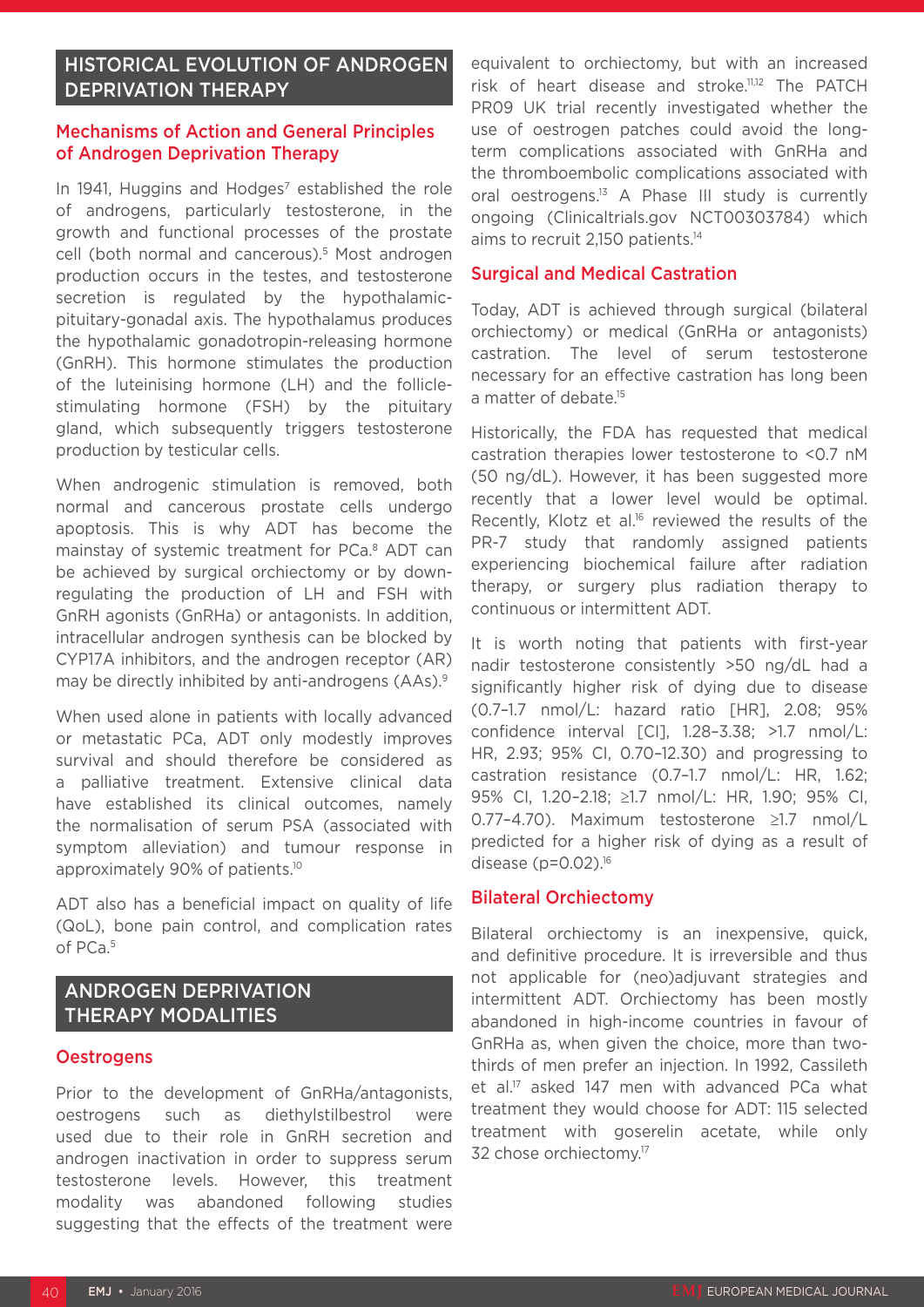### MEDICAL CASTRATION WITH GONADOTROPIN-RELEASING HORMONE AGONISTS/ANTAGONISTS

#### Gonadotropin-Releasing Hormone Agonists

GnRHa are long-acting synthetic GnRH analogues that have been extensively used for more than 30 years, and they are currently the main forms of ADT.<sup>18</sup> The current therapeutic armamentarium comprises leuprorelin (leuprolide acetate), goserelin, triptorelin, buserelin, and histrelin. The options currently available mainly include monthly, tri-monthly, 6-monthly, or yearly depot preparations of intramuscular or subcutaneous injections containing long-lasting formulations.<sup>19-21</sup>

As such compounds are agonists, they first stimulate the pituitary secretion of LH and FSH before down-regulating them. This causes a transient rise in the secretion of testosterone. In most patients, the testosterone surge will result in a transient increase in PSA.<sup>22</sup> Eventually however, in patients with a high-burden metastatic or locally advanced disease, it can potentially result in increased bone pain or urinary symptoms, acute urinary retention, and even spinal cord compression.23

Castration is usually achieved within  $2-4$  weeks.<sup>24,25</sup> The amplitude and duration of the testosterone surge varies according to the baseline testosterone level.26 Pre-emptive and concomitant administration of an AA, usually a non-steroidal AA (NSAA), is thus recommended for the first 4–6 weeks of treatment with a GnRHa.

However, it should be kept in mind that the AA does not suppress the testosterone surge and only partially prevents its consequences. In one of the first leuprolide trials, flare prevention with flutamide treatment demonstrated no change or worsening of pain in 73–77% of patients, performance status in 88-90%, and alkaline phosphatase in 65%.<sup>27</sup>

#### Gonadotropin-Releasing Hormone Antagonists

In contrast to agonists, GnRH antagonists directly block the GnRH receptor without inducing an initial testosterone surge, resulting in an immediate suppression of testosterone. Degarelix is the only commercially available GnRH antagonist and is currently only available as a monthly subcutaneous injection. In the registration trial of degarelix 240/80 mg, 96% of the patients achieved a testosterone level <50 ng/dL by Day 3.25

In addition to the rapid onset of castration, GnRH antagonists may confer several advantages including a longer PSA progression-free survival (PFS), a more rapid effect on local symptoms, and a reduced rate of urinary infection and musculoskeletal side effects,<sup>22,28-30</sup> but their definitive superiority over the luteinising hormonereleasing hormone (LHRH) analogues remains to be proven.<sup>24</sup> The main specific side effect is 'a somewhat painful injection (moderate or mild)' reported by 40% of patients, mainly after the first injection.

### ANTI-ANDROGENS

#### First-Generation Anti-Androgens

Cyproterone acetate (CPA) is a synthetic steroidal AA that competes with androgens at the AR level and also suppresses androgen biosynthesis, thus preventing the initial testosterone surge induced by GnRHa.<sup>31</sup> This is why in the past it was the preferred AA for flare prevention in Europe. Steroidal AAs are associated with loss of libido, erectile dysfunction, gynaecomastia, and cardiotoxicity associated with a risk of deep venous and arterial thromboses.

NSAAs, including flutamide, nilutamide, and bicalutamide, competitively bind to ARs. When used alone, they increase serum testosterone through a feedback mechanism. This is the reason why they are not frequently used alone. A recent Cochrane Systematic Review based on studies including 3,060 patients receiving NSAA monotherapy for advanced PCa concluded that this option was less effective than ADT in terms of overall survival (OS), clinical progression, treatment failure, and treatment discontinuation due to adverse events.

However, this review included trials with several NSAAs at various doses, including low doses that were never registered.<sup>32</sup> Indeed, bicalutamide, at the higher dose of 150 mg, has been extensively compared to castration in patients with locally advanced T3/T4 non-metastatic disease (M0) or metastatic disease (M1), and is registered in Europe for the treatment of patients with non-metastatic disease.33,34

The definitive analysis for M0 patients was performed after a median follow-up of 6.3 years.<sup>33</sup> In that setting, there was no difference between bicalutamide 150 mg and castration in OS (HR, 1.05; p=0.70) or time to progression (HR, 1.20; p=0.11). In contrast, there was a statistically significant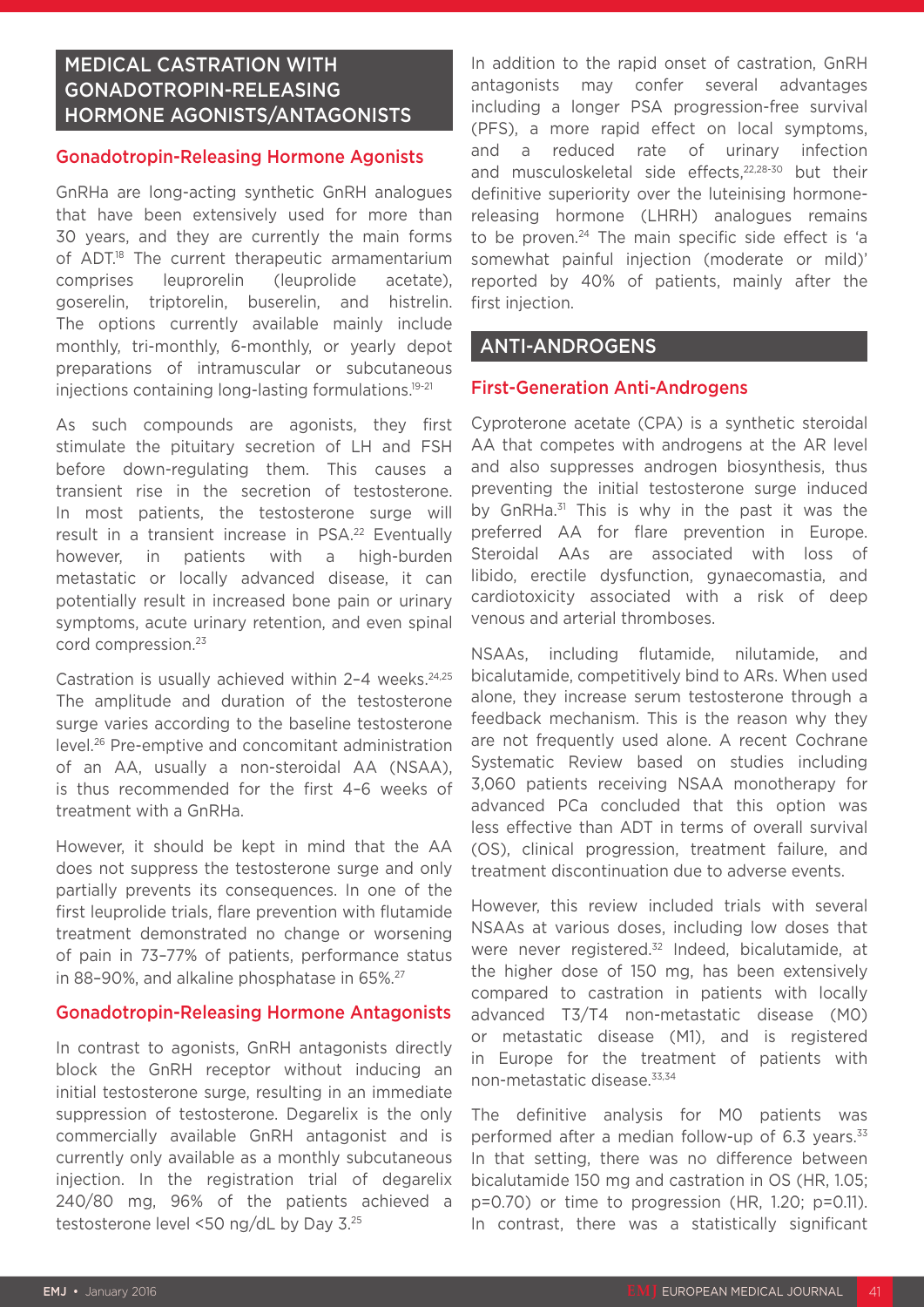benefit in the bicalutamide monotherapy group with respect to sexual interest (p=0.029) and physical capacity (p=0.046). Bicalutamide 150 mg was well tolerated, with breast pain and gynaecomastia being the most frequent side effects. Further studies confirmed that bicalutamide 150 mg induces fewer bothersome side effects than LHRH agonists, does not decrease bone mineral density, and has less impact on lipid metabolism.<sup>35,36</sup>

With the development of a new generation of more potent NSAAs, there is however renewed enthusiasm for the use of these drugs as monotherapies. Tombal et al.<sup>37</sup> investigated the efficacy of enzalutamide monotherapy in 67 patients with advanced PCa and reported a PSA decline of ≥80% in 92.5% of the patients, with mildto-moderate toxicity. However, NSAAs are most frequently used to prevent GnRHa-induced flare or are combined over the duration of treatment to achieve complete or maximal androgen blockade (CAB or MAB, respectively).9

Several meta-analyses have shown that CAB provides a significant, but limited survival advantage (2–3%) when compared with GnRHa monotherapy.38 The Prostate Cancer Trialists' Collaborative Group (PCTCG) meta-analysis demonstrated that CAB increases 5-year OS by 1.8% (p=0.11) compared with GnRHa alone, depending on the class of AAs used. CAB with nilutamide and flutamide decreases the risk of death over castration alone by 8%, which translates into a 2.9% increase in the 5-year OS. In contrast, MAB with CPA significantly increases the risk of death by 13%, therefore reducing the 5-year OS by 2.8%.

NSAAs increase the rate of several side effects versus castration alone: diarrhoea (10% versus 2%), gastrointestinal pain (7% versus 2%), and non-specific ophthalmologic events (29% versus 5%). It is important to note that none of the metaanalyses performed so far have incorporated studies with bicalutamide 50 mg, which is the most frequently used AA due to its daily dosage and low frequency of gastrointestinal and ophthalmologic adverse effects.

#### Second-Generation Anti-Androgens

There are additional compounds that have been developed to target the AR pathway. These mainly aim to address current treatment gaps for progressive disease following first-line therapy of castration-resistant prostate cancers (CRPC). For example, abiraterone acetate, an androgen synthesis inhibitor; and enzalutamide, an androgen signalling pathway antagonist, are two major new agents that offer additional improvement in OS for metastatic CRPC (mCRPC) patients.39-46

### CONTEMPORARY INDICATIONS OF ANDROGEN DEPRIVATION THERAPY IN ADVANCED PROSTATE CANCER

Although hormone therapy (HT) is the mainstay of systemic therapy in PCa, its indications are still poorly recognised by many urologists outside the context of a symptomatic patient with metastatic PCa. Indeed, the answers to a simple question on the evidence provided in the literature are not unanimous regarding the appropriate timing and duration of ADT.

#### Metastatic Patients

Patients who initially present with disseminated disease should receive immediate ADT for surgical castration, GnRHa and a short course of AA, or GnRH antagonists. In the recently published early results of the STAMPEDE (Systemic Therapy in Advancing or Metastatic Prostate Cancer: Evaluation of Drug Efficacy) trial, 8,000 newly diagnosed PCa patients received ADT (control arm) or experimental therapy. Nine-hundredand-seventeen M1 PCa patients were included in the control arm and the results were published at a median follow-up of 20 months.<sup>47</sup> The median OS was 42 months. However, the extremely broad interquartile range (IQR) of 22.7–90.7 months suggested a very heterogeneous response to ADT.

The initial response to ADT is fairly short but very heterogeneous, with a median IQR failure-free survival of 11.2 (range: 5.1–28.8) months. This means that men diagnosed with metastatic PCa will spend three-quarters of their life in the CRPC state, receiving multiple lines of therapies.

### Primary Androgen Deprivation Therapy in Non-Metastatic Patients

Many asymptomatic men receive primary ADT for localised PCa (T1-2, N0 [No regional lymph node involvement], M0) to avoid or postpone radical therapy. In 2005, Shahinian et al.<sup>48</sup> assessed 100,274 PCa patients from the SEER registry and reported a consistent increase in GnRHa use by year for all ages, stages, and grades from 1991–1999. Even in men ≥80 years with localised stage and lowto-moderate grade tumours, primary GnRHa use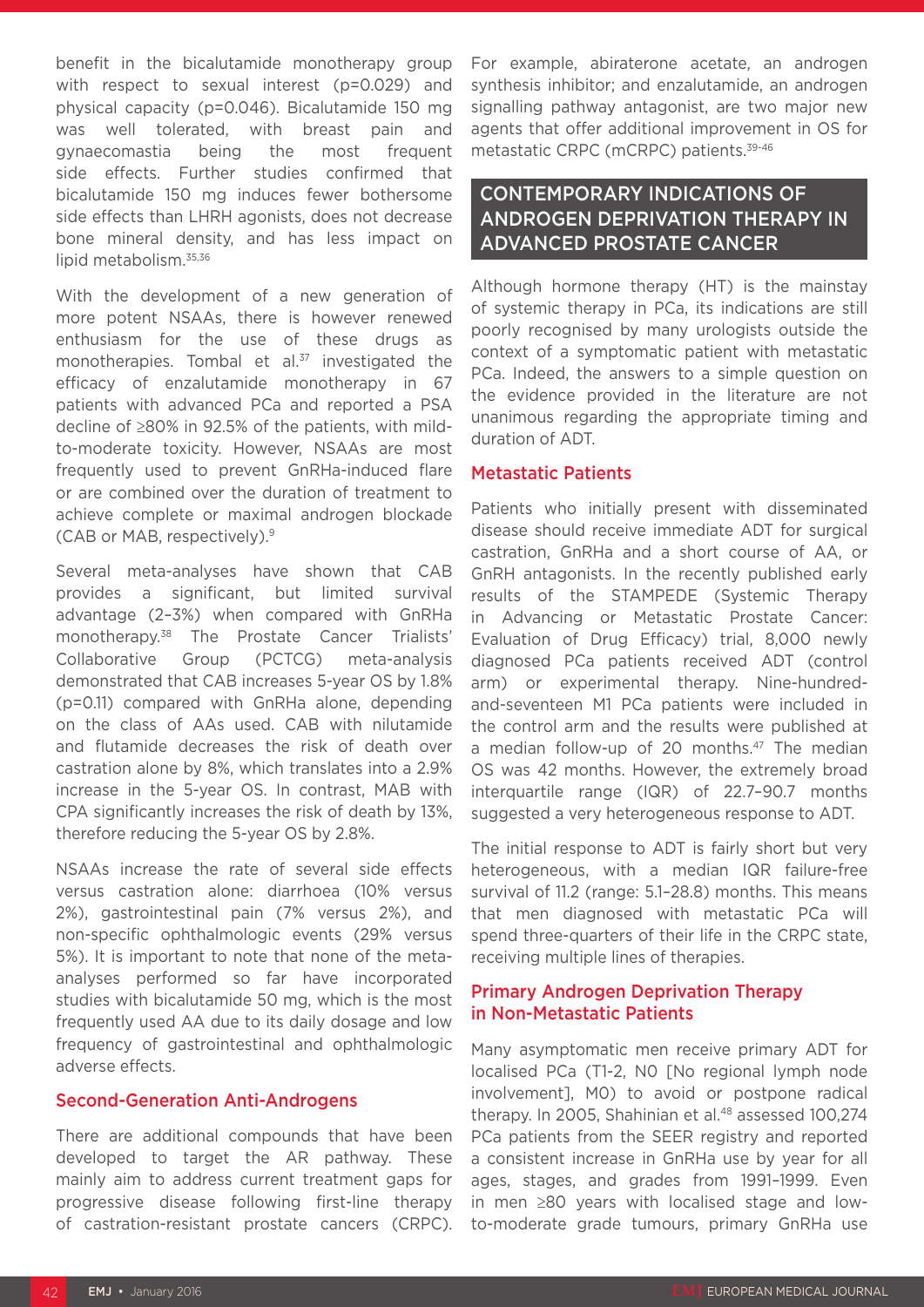increased over the study period. The Early Prostate Cancer trial, which included 8,113 men with M0 PCa and aimed to assess the efficacy of early treatment with bicalutamide, clearly demonstrated that there is no long-term benefit to the use of this treatment.

After a median follow-up of 7.4 years, there was a clear trend (HR, 1.16; p=0.07) towards shortened survival in patients with localised disease treated with immediate HT.<sup>49</sup> More recently, Potosky et al.<sup>50</sup> conducted a retrospective cohort study on 15,170 men diagnosed with localised PCa between 1995 and 2008 who were treated with primary ADT. Primary ADT was associated with neither a risk of all-cause mortality nor PCa-specific mortality, except among the subgroup of men with a high-risk of PCa progression.

Similarly, ADT has become the SoC for most men with an isolated rise in PSA after radical treatment. Interestingly, there is no evidence to support such immediate treatment. Instead, it has been suggested that this treatment line may only benefit a minority of patients while hurting a majority by exposing them to long-term side effects.

Two large series have retrospectively investigated the potential benefit of an immediate treatment. Moul et al.<sup>51</sup> reviewed a database of 4,967 patients treated by radical prostatectomy (RP), 1,352 of whom had a PSA recurrence. In the overall cohort, early ADT did not have an impact on clinical metastases. Early ADT was associated with delayed clinical metastasis only in patients with a Gleason score of >7 or a PSA doubling time of ≤12 months. Race, age at RP, and PSA at diagnosis had no effect on metastasis-free survival (p>0.05). This was recently confirmed by Garcia-Albeniz et al.<sup>52</sup> in a retrospective review of 2,096 patients treated with RP or radiotherapy. The adjusted mortality HR for immediate versus deferred ADT was 0.91 (95% CI, 0.52–1.60), which translated into a similar 5-year OS (difference between groups: -2.0%; 95% CI, -10.0–5.9%).

The same paradigm also applies to locally advanced PCa for which radical treatment is denied. The EORTC trial 30891 clearly suggests that ADT can be safely postponed in many patients with locally advanced PCa (T1-2, N+, M0, or T3-4, Nx, M0) who are not eligible for radical treatment. This trial, which randomised 985 patients to receive immediate ADT versus deferred ADT at symptomatic disease progression, reported a

modest increase in OS in the case of immediate ADT (HR, 1.25; p>0.1) as a result of fewer non-PCa related deaths. Notably, the time from randomisation to CRPC did not differ significantly. More importantly, the median time to start deferred treatment was 7 years, and 26% of patients in the delayed ADT group died without ever receiving treatment.53 Additional analysis of this EORTC trial suggest that only men with PSA level >50 ng/mL or with PSA doubling time <12 months are at risk of progression.<sup>54</sup>

Taken together, these data suggest that in many patients with asymptomatic locally advanced PCa, HT can be delayed, thus avoiding the adverse effects associated with long-term treatment. Careful selection of patients based on age, PSA kinetics, imaging, and Gleason score could aid in the identification of patients who would most benefit from HT.

### Androgen Deprivation Therapy as Adjuvant to Local Therapies

In contrast to its limited benefits as a primary therapy, ADT has gained a major role in the adjuvant setting, in addition to radical therapies. Here it has been shown to significantly increase OS, especially in conjunction with radiotherapy. The only randomised trial showing a substantial advantage for immediate ADT after surgery is the ECOG trial, which compared immediate versus deferred ADT in patients with positive lymph nodes who underwent RP and pelvic lymph node dissection.55 At follow-up (median of 11.9 years), immediate ADT significantly improved OS (HR, 1.84; p=0.04) and PCa-specific survival (HR, 4.09; p=0.0004). However, the patients in this study had higher tumour burden (e.g. seminal vesicle involvement, positive surgical margins, Gleason score of 8–10) than most contemporary patients, and recent RP series suggest that not all patients with a positive lymph node dissection require immediate HT.56

The benefit of ADT in combination with external beam radiation therapy (EBRT) has been extensively studied. In the EORTC 22863 trial, it was shown that 3 years of treatment with an adjuvant LHRH agonist in EBRT patients with locally advanced PCa, decreased the risk of death by 49% versus EBRT alone.<sup>57</sup> In the RTOG 85-31 trial, lifelong administration of an LHRH agonist decreased the risk of death by 23% versus EBRT alone.58 The optimal duration of adjuvant ADT for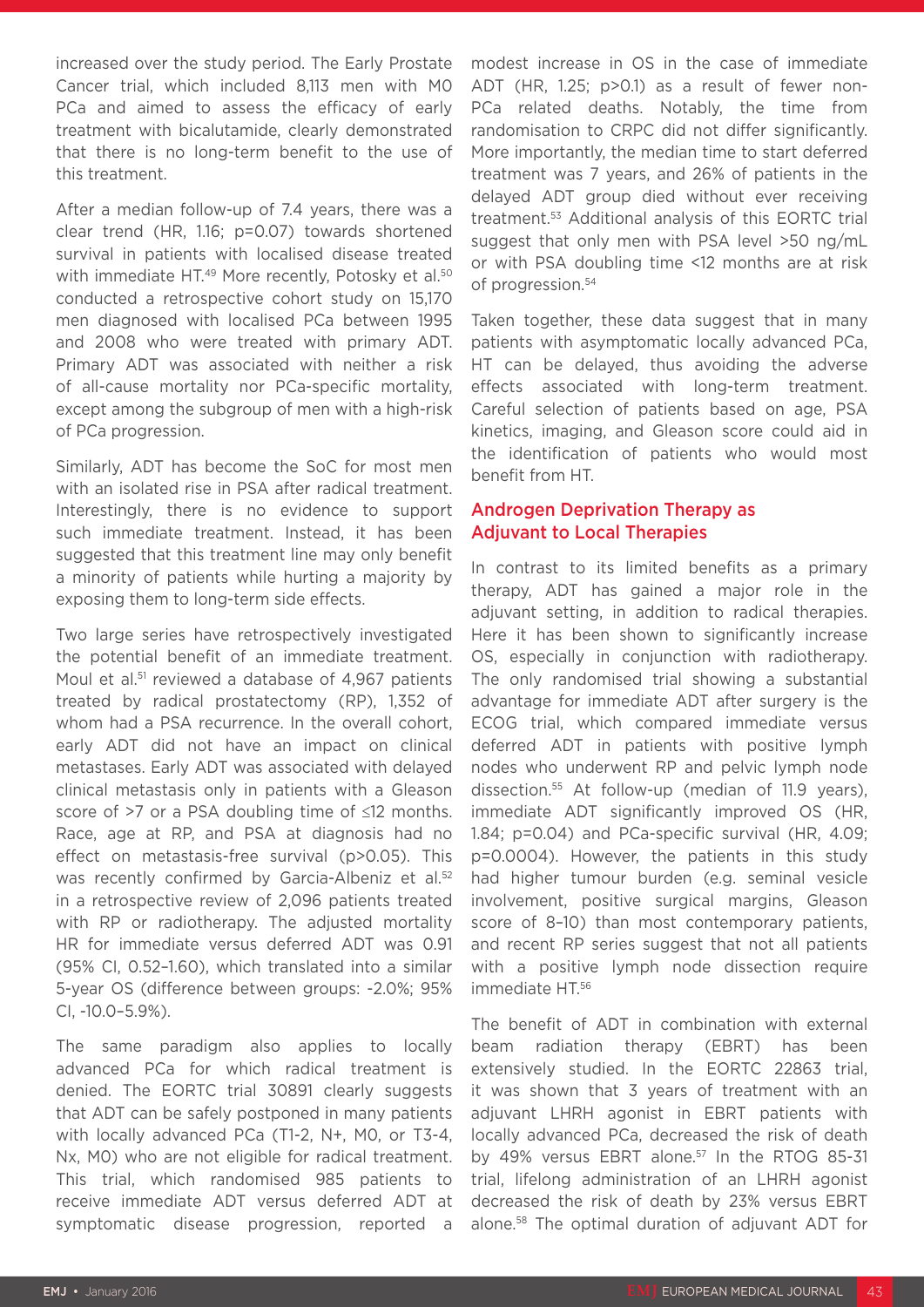locally advanced PCa is still unclear. The EORTC 22961 trial compared 6 months with 3 years of (neo)adjuvant ADT in 1,113 patients with locally advanced PCa treated with EBRT. A slight OS benefit in favour of long-term ADT was demonstrated.59 In the trial, 5-year overall mortality for short-term and long-term suppression was 19.0% and 15.2%, respectively; the observed HR was 1.42. The benefit of extending the duration of ADT beyond 6 months should therefore be discussed with the patient as regards to the long-term toxicity of ADT.

A shorter adjuvant HT treatment is also beneficial for patients with high-risk localised PCa (i.e. Gleason score >7 or PSA >20 ng/mL or Stage T2c) who are primarily treated with EBRT. In a trial conducted by D'Amico et al.,<sup>60</sup> 206 patients were randomised to receive EBRT alone or combined with HT administered over 6 months. After a median follow-up of 4.5 years, the ADT/EBRT combination was associated with a longer time to PSA recurrence (HR, 0.22; p<0.001), PCa-specific mortality (HR, 0.23; p=0.005), and all-cause mortality (HR, 0.30; p<0.001).

#### Intermittent Androgen Deprivation Therapy

The rationale for using intermittent androgen deprivation (IAD) therapy has arisen from studies conducted in an animal model of Shionogi mammary carcinoma in the early 1990s. These studies suggest that IAD prolongs the duration of androgen dependence.<sup>61</sup> This generated the hypothesis that IAD would delay the onset of CRPC and its associated complications, which are both debilitating and deadly.

Several trials have investigated the role of IAD, including four large Phase III randomised trials, from which core evidence has been produced. The South European Uroncological Group (SEUG) trial enrolled 766 patients with locally advanced or metastatic PCa.62 FinnProstate Study VII enrolled 852 locally advanced or metastatic patients.<sup>63</sup> The NCIC Clinical Trials Group enrolled 1,386 patients with a PSA level >3 ng/mL more than 1 year after primary or salvage radiotherapy for localised PCa.64 Finally, The SWOG trial 9346, randomised 3,040 metastatic PCa patients.

Several meta-analyses and systemic reviews have been conducted, and generally discussed the equivalence of IAD versus continuous ADT. In a systematic review by Niraula et al.,<sup>65</sup> nine studies with 5,508 patients met criteria for inclusion.

There were no significant differences in time-toevent outcomes between the groups in the studies. The pooled HR for OS was 1.02 (95% CI, 0.94–1.11) for IAD compared with CAD, and the HR for PFS was 0.96 (95% CI, 0.76–1.20). More PCa-related deaths with IAD were balanced by more deaths not related to PCa with CAD. Superiority of IAD for sexual function, physical activity, and general wellbeing was observed in some trials. Median cost savings with IAD were estimated to be 48%.

However, some important facts should be mentioned about IAD. Firstly, the Phase III trials were based on a conditional randomisation methodology, thus only including patients who had experienced a major PSA decrease. Secondly, most of the trials reported an increase in PCa–related deaths with IAD that is to be balanced by more deaths not related to PCa with continuous ADT.65 Thirdly, although some trials report a benefit in QoL, it is important to mention that none of these trials used a placebo control, and compared men in whom treatment was suspended: men left with the disappointment of having to prolong ADT. This is important, considering that the recovery of normal testosterone is unpredictable and usually slow when agonists are suspended.<sup>66</sup>

Finally, the role of ADT in M1 PCa patients is still controversial, considering the results of SWOG 9346.<sup>67</sup> The study was designed to show that IAD was not inferior to CAD in terms of OS postrandomisation. In total, 3,040 metastatic PCa patients were recruited, but after 7 months of CAB, only 1,535 patients had achieved a PSA of ≤4.0 ng/mL and were randomised. The median and 10-year OS rates from randomisation were 5.8 years and 29% for CAD, and 5.1 years and 23% for IAD. Therefore the studies failed to prove that IAD was non-inferior to CAD (HR, 1.09; 95% CI, 0.95–1.24). Patients were stratified by disease extent using a definition of minimal disease (spine, pelvis bone metastases, and/or lymph nodes) versus extensive disease (>4 bone metastases with at least 1 beyond pelvis and vertebral column, and/or visceral disease [lung or liver]). The median OS of patients with extensive disease patients was 4.9 years for IAD and 4.4 years for CAD; in patients with minimal disease, median OS was 5.4 years for IAD and 6.9 years for CAD.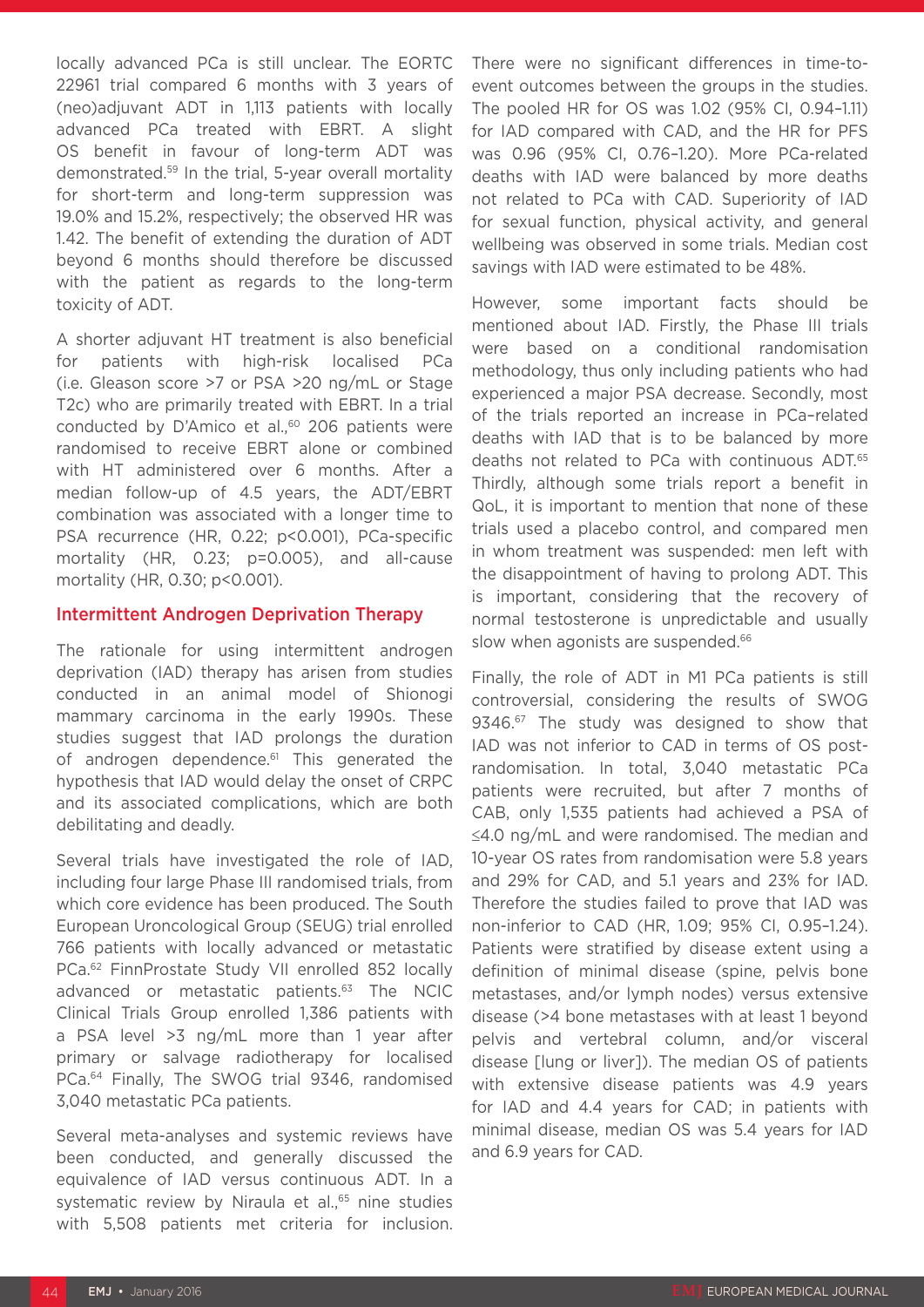### THE ROLE OF HORMONE THERAPY IN THE TREATMENT OF CASTRATION-RESISTANT PROSTATE CANCER

After initial response to ADT therapy, most patients with advanced or metastatic PCa will eventually progress to CRPC, defined by several rises in PSA or by clinical or radiological progression of disease (based on RECIST criteria).68

In the last 10 years, it has been demonstrated that most patients progressed in a low testosterone environment through reactivation of AR pathways. Several mechanisms have been involved, including two that can be addressed with modern drugs. Taxane-based chemotherapy with docetaxel plus prednisone was established as the SoC for first-line therapy in CRPC<sup>69,70</sup> after two Phase III trials demonstrated the benefits of docetaxel and prednisone on OS, 3-year survival, and PSA response rates, compared with mitoxantrone and prednisone.71,72 This has been the SoC since 2004, but the scenario has changed with the arrival of novel HTs into the clinic.

### Switching Gonadotropin-Releasing Hormone Agonists at the Time of Castration-Resistant Prostate Cancer Progression

The late reactivation of the AR-underlying CRPC may arise from GnRHa losing their efficacy over time, with the consequence that testosterone increases above the castration level, a phenomenon known as testosterone breakthrough.73 In a retrospective study by Morote et al.,<sup>74</sup> PSA PFS was 88 and 137 months, respectively, in patients with or without testosterone breakthroughs >32 ng/dL (p<0.03).

Lawrentschuk et al.<sup>75</sup> investigated the benefit of re-challenging 39 CRPC patients with a different GNRHa. Sixty-nine percent of the patients experienced a PSA decrease, and the median PSA decrease was 69.3% in patients switching from leuprolide to goserelin, and 6.4% in patients switching from goserelin to leuprolide.<sup>75</sup> Practically, this stresses the importance of measuring each patient's testosterone levels in case of CRPC progression and eventually adapting therapy to optimise testosterone control.

#### Role of First-Generation Hormonal Therapies in the Management of Castration-Resistant Prostate Cancer Progression

In the absence of curative second-line treatment, most physicians have historically prescribed various AAs such as bicalutamide, flutamide, or nilutamide; adrenal synthesis inhibitors such as ketoconazole or aminoglutethimide; oestrogens and derivatives, or steroids including prednisone, prednisolone, hydrocortisone, or dexamethasone.

These drugs have mostly been tested in small Phase II trials with PSA response and PFS as the main endpoints. These trials were extensively reviewed by Tombal in 2012.76 Overall, a PSA response decrease of >50% was observed in 25–65% of patients for durations of 3–6 months. With the exception of low-dose bicalutamide, none of these agents have been compared with modern AR pathway inhibitors such as abiraterone and enzalutamide. The TERRAIN trial compared bicalutamide 50 mg with enzalutamide 160 mg in 375 asymptomatic or mildly symptomatic mCRPC patients prior to chemotherapy.<sup>77</sup> Median PFS was 15.7 months in the enzalutamide arm compared with 5.8 months in the bicalutamide arm (HR, 0.44; 95% CI, 0.34–0.57; p<0.0001). Serious adverse events were experienced by 31.1% and 23.3% of patients treated with enzalutamide or bicalutamide, respectively.77

The remaining role of these agents in the modern era was discussed during the recent St Gallen Advanced Prostate Cancer Consensus Conference (APCCC) in 2015.78 A majority (52%) of the panellists felt that these older agents are not appropriate treatment options for a patient who is not considered a candidate for chemotherapy, where abiraterone and enzalutamide are available and reimbursed. Nevertheless, 32% of the panellists would still recommend them in a minority of select patients and 16% suggested that they would recommend these agents in a majority of patients. However, all panel members considered it appropriate to use these first-generation AAs, if abiraterone and enzalutamide are unavailable.

### MODERN ANDROGEN RECEPTOR PATHWAY INHIBITORS

#### Abiraterone

Abiraterone acetate is a CYP17A (α-hydroxylase) enzyme inhibitor and thus an androgen biosynthesis inhibitor. In CRPC patients, it primarily acts to inhibit the synthesis of androgens at the adrenal level and in PCa cells that upregulate CYP14A. Through a feedback mechanism, it increases adrenocorticotropic hormone and generates a mineralocorticoid excess, potentially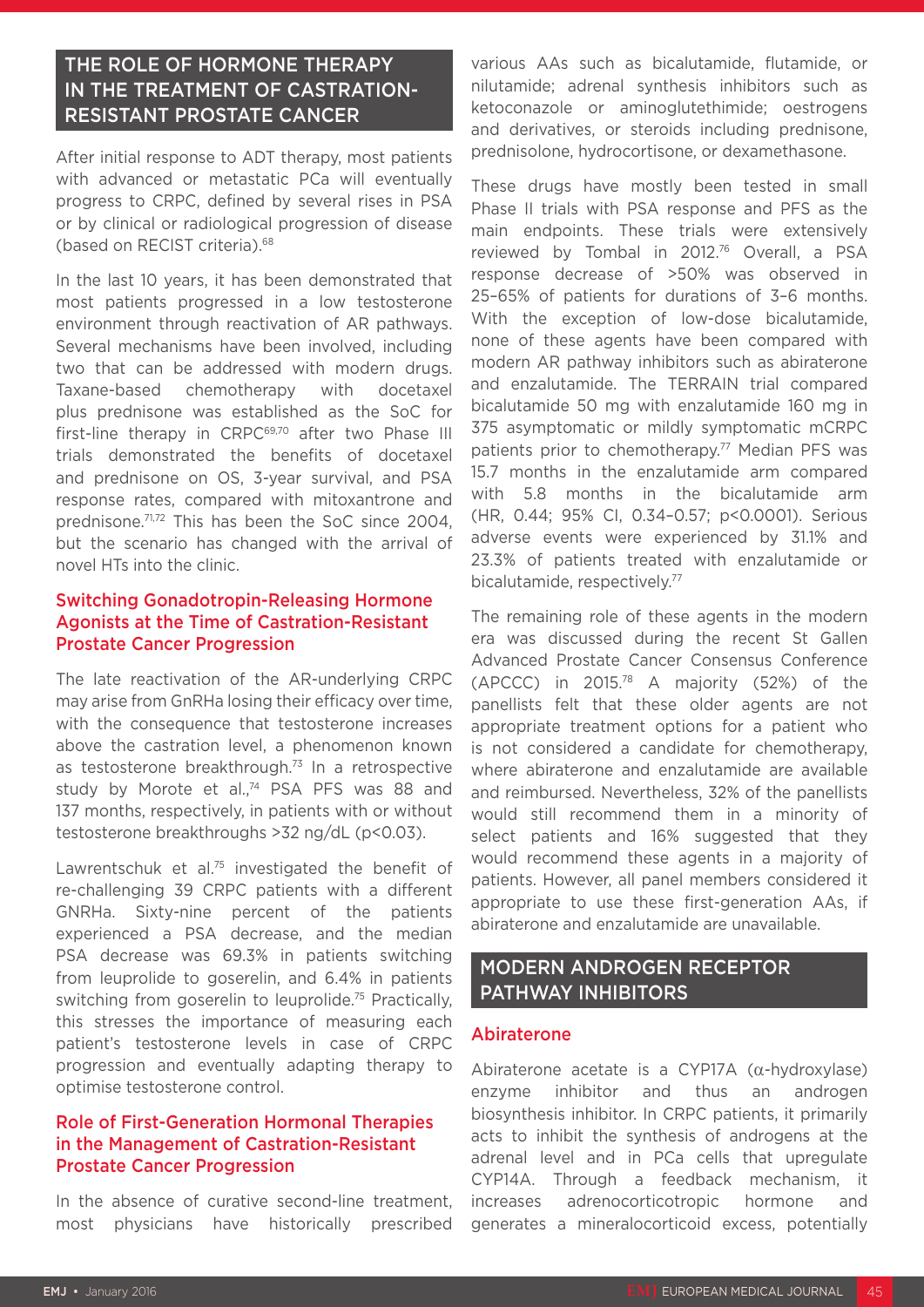causing side effects such as hypertension, hypokalaemia, and lower-limb oedema. When administered with prednisone 5 mg twice daily, it shows an excellent tolerability profile. Abiraterone is also converted to a more active compound D4A with dual function: a steroidogenic enzyme blocker and a potent AR antagonist, and thus may have more than one mechanism of action.<sup>79</sup>

Abiraterone/prednisone has demonstrated improved OS in both docetaxel-naïve and docetaxel-treated patients in key Phase III trials.42,45,80,81 In the first Phase III study in 1,195 docetaxel-treated mCRPC patients (COU-AA-301),42,43,80 OS with abiraterone and prednisone was improved over placebo and prednisone (median 15.8 months versus 11.2 months; HR, 0.74; 95% CI, 0.64–0.86). Statistically significant outcomes were also reported for time to PSA progression and PFS.

Similar results were observed in asymptomatic or mildly symptomatic chemotherapy-naïve patients with no visceral metastases, particularly in a Phase III trial of 1,088 CRPC patients who were randomised to either abiraterone plus prednisone or placebo plus prednisone (COU-AA-302).44,81 In the study, Abiraterone and prednisone doubled the time to radiological progression-free survival (rPFS) compared with placebo and prednisone (HR,0.52; 95% CI, 0.45-0.61), p<0.0001).44 After a median follow-up of 49.2 months, OS was significantly higher in the abiraterone arm (median 34.7 months versus 30.3 months; HR, 0.81; 95% CI, 0.70–0.93).39,45 Abiraterone treatment effect was more pronounced when adjusting for the 44% of placebo prednisone patients who subsequently received abiraterone (HR=0.74). After a median follow-up of 49.2 months, OS was significantly higher in the abiraterone arm (median 34.7 months versus 30.3 months; HR, 0.81; 95% CI, 0.70-0.93).39,45

In these patients, clinically significant endpoints in the COU-AA-302 trial, and early use of abiraterone and prednisone in asymptomatic or mildly symptomatic patients, are the delay in the time to chemotherapy by 8.4 months, median time to progression of worse pain intensity by 7.3 months, and median time to functional status deterioration (FACT-P total score) by 4.4 months.

#### Enzalutamide

Enzalutamide is an AR-signalling inhibitor that targets multiple steps in the AR signalling pathway.82 It blocks androgen binding to AR, prevents nuclear translocation of AR, and impairs AR binding to DNA, thus preventing modulation of gene expression.<sup>82,83</sup> Enzalutamide is an AR antagonist with higher AR affinity than bicalutamide in cells overexpressing the AR.<sup>82</sup>

The AFFIRM trial randomised 1,199 patients postdocetaxel between enzalutamide and placebo.41,46 After a median follow-up of 14.4 months, improved outcomes were observed in the enzalutamide group versus placebo, both in terms of median survival (18.4 months versus 13.6 months) and PSA response, as well as PFS and QoL.

In the Phase III PREVAIL study, $40$  which aimed to evaluate the efficacy and safety of enzalutamide in 1,717 mCRPC patients who were asymptomatic or mildly symptomatic and chemotherapy-naïve, median OS (HR=0.71; p<0.0001) was significantly higher in the enzalutamide arm compared with placebo. Enzalutamide reduced the risk of radiographic progression by 81% (HR, 0.19; 95% CI, 0.15–0.23; p<0.001). This trial differed from the COU-AA-302 trial in that there was no prednisone in either the active or placebo arm, and patients with visceral metastases (lung or liver metastases) were permitted into the study. The trial led to the extension of the indication in chemotherapy-naïve patients by the European Medicines Agency (EMA) in October 2014.84

Similar to COU-AA-302, the PREVAIL trial was highly remarkable for its secondary endpoints. Indeed, enzalutamide delayed the time to chemotherapy by 17.2 months, median time until decline in relation to the FACT-P global score by 5.7 months, and time to pain progression (by FACT-P) by 5.5 months.<sup>85</sup>

### FUTURE OUTLOOK ON ANDROGEN DEPRIVATION THERAPY

### Early Combination of Androgen Deprivation Therapy with Docetaxel

ADT may be given with upfront docetaxel chemotherapy in patients presenting with metastatic hormone-sensitive disease, particularly those with high volume disease (HVD), defined as: presence of visceral metastases or four bone lesions, where at least one of them is outside the axial skeleton.

In the CHAARTED trial, 790 men with such criteria (65% of whom had HVD) received ADT plus six cycles of docetaxel without prednisone as a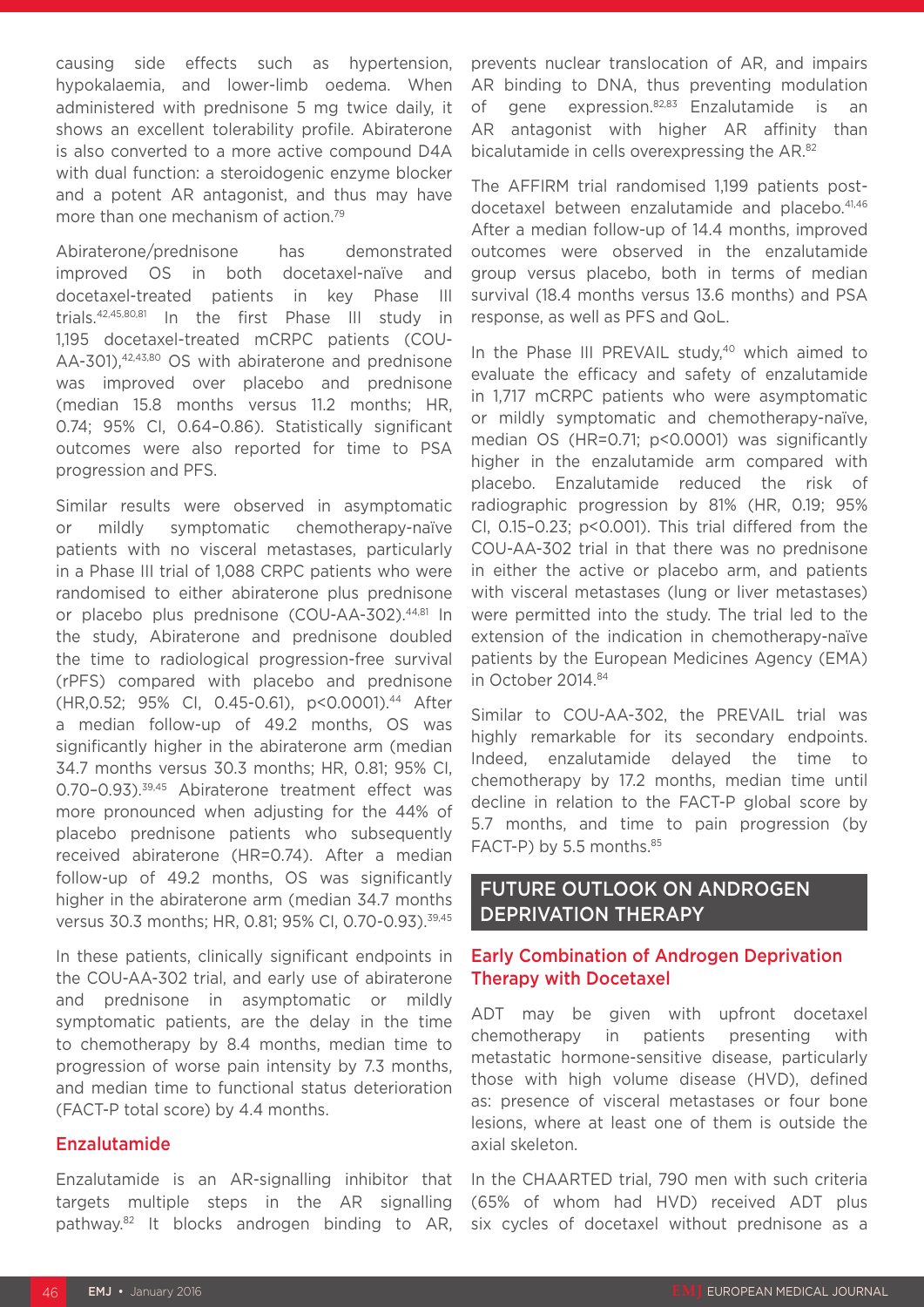first-line treatment compared with ADT alone.<sup>86,87</sup> After a median follow-up of 29 months, OS was significantly improved over ADT alone (58 versus 44 months, respectively). Most notable were the results observed in patients from the HVD subgroup. A median difference in OS of 17 months (49 versus 32 months) was observed.

This study differs from what was found in the French GETUG-15 trial,<sup>86</sup> which primarily contained a lower-risk patient group (only 21% in high-risk Glass group). Clinical PFS and biochemical PFS were significantly improved but no OS difference was seen with the addition of up to nine cycles of docetaxel chemotherapy.

At ASCO GU 2015, updated results of the GETUG-15 trial were presented with a longer follow-up of about 80 months. These results showed that the median OS was 46.5 months in the ADT arm and 60.9 months in the ADT with docetaxel arm (HR, 0.9; 95% CI, 0.7–1.2). In a retrospective analysis, which used the same definition of HVD as the CHAARTED trial discussed below, the subgroup of patients with HVD showed a median OS of 35.1 months in the ADT alone arm, compared with 39 months in the ADT plus chemotherapy arm (HR, 0.8; 95% CI, 0.6–1.2). The outcomes in HVD patients were similar to those in the CHAARTED trial, however the trial showed a non-significant improvement in OS with ADT with docetaxel of about 4 months.88,89

Additional data have come from the ongoing STAMPEDE trial, which is also evaluating the role of ADT plus docetaxel therapy in patients with locally advanced and metastatic disease.<sup>90</sup> The first OS results were presented at the ASCO meeting in June 2015.47,91 Data from 2,962 hormone-naïve men from four of the study's nine arms revealed that after a median follow-up of 42 months, median OS was 77 months in the SoC plus docetaxel arm versus 67 months in the SoC arm alone. This translated into a 24% reduction in the risk of death associated with docetaxel chemotherapy and ADT (HR, 0.76; 95% CI, 0.63-0.91). The results are most remarkable in metastatic patients as opposed to the M0 population. In the metastatic PCa patient subpopulation, there was a 22-month difference in OS (65 versus 43 months) between both arms, respectively.

Vale et al.<sup>92</sup> have conducted a systematic review of these three trials and have shown that the addition of docetaxel to SoC improves 4-year survival by 9% (95% CI, 5-14; HR, 0.77; 95% CI, 0.68-0.87; p<0.0001).<sup>92</sup>

### Neoadjuvant Therapy and Rising Prostate-Specific Antigen: Combinations with Novel Anti-Androgens

Few clinical data are currently available to determine whether additional clinical benefit can be obtained by combining GnRHa with secondgeneration AAs in the neoadjuvant setting. In a Phase II randomised neoadjuvant study, 58 patients with high-risk PCa received intense ADT with leuprolide plus abiraterone. The combination seemed more effective than leuprolide alone, as intratumoural androgen levels were significantly lower in the combination group for a higher total pathological response (34% versus 15%).<sup>93</sup>

A Phase II study is currently recruiting patients to evaluate 'enzalutamide plus leuprolide' versus 'enzalutamide plus leuprolide, abiraterone, and prednisone' as neoadjuvant therapy for highrisk PCa patients undergoing prostatectomy.94 A Phase III, randomised efficacy and safety study will soon begin recruitment to evaluate 'enzalutamide plus leuprolide, enzalutamide monotherapy', and 'placebo plus leuprolide' in men with high-risk non-metastatic PCa progressing after definitive therapy.95 Other novel agents such as ARN-509 are also being evaluated in combination with abiraterone.<sup>96</sup>

### Adverse Events and Quality of Life of Patients Undergoing Androgen Deprivation Therapy

ADT remains the cornerstone of advanced PCa treatment, and is now used as a neoadjuvant or adjuvant therapy with radiotherapy in earlier stages. Adverse events and reduced QoL in men undergoing ADT must be considered before widening selection criteria for ADT use in PCa patients, especially since many PCa patients are aged 65 years and above, and may present with several comorbidities. Numerous adverse events have been reported with ADT: hot flushes, loss of libido, sexual dysfunction, gynaecomastia, decrease in bone mineral density, increase in fat mass associated with loss of lean muscle mass, metabolic syndrome, diabetes, and increased risk of myocardial infarction and cardiovascular disease in general.97-101

Short and long-term ADT can be associated with impaired QoL, including decreased short-term mental, cognitive, and emotional well-being, as well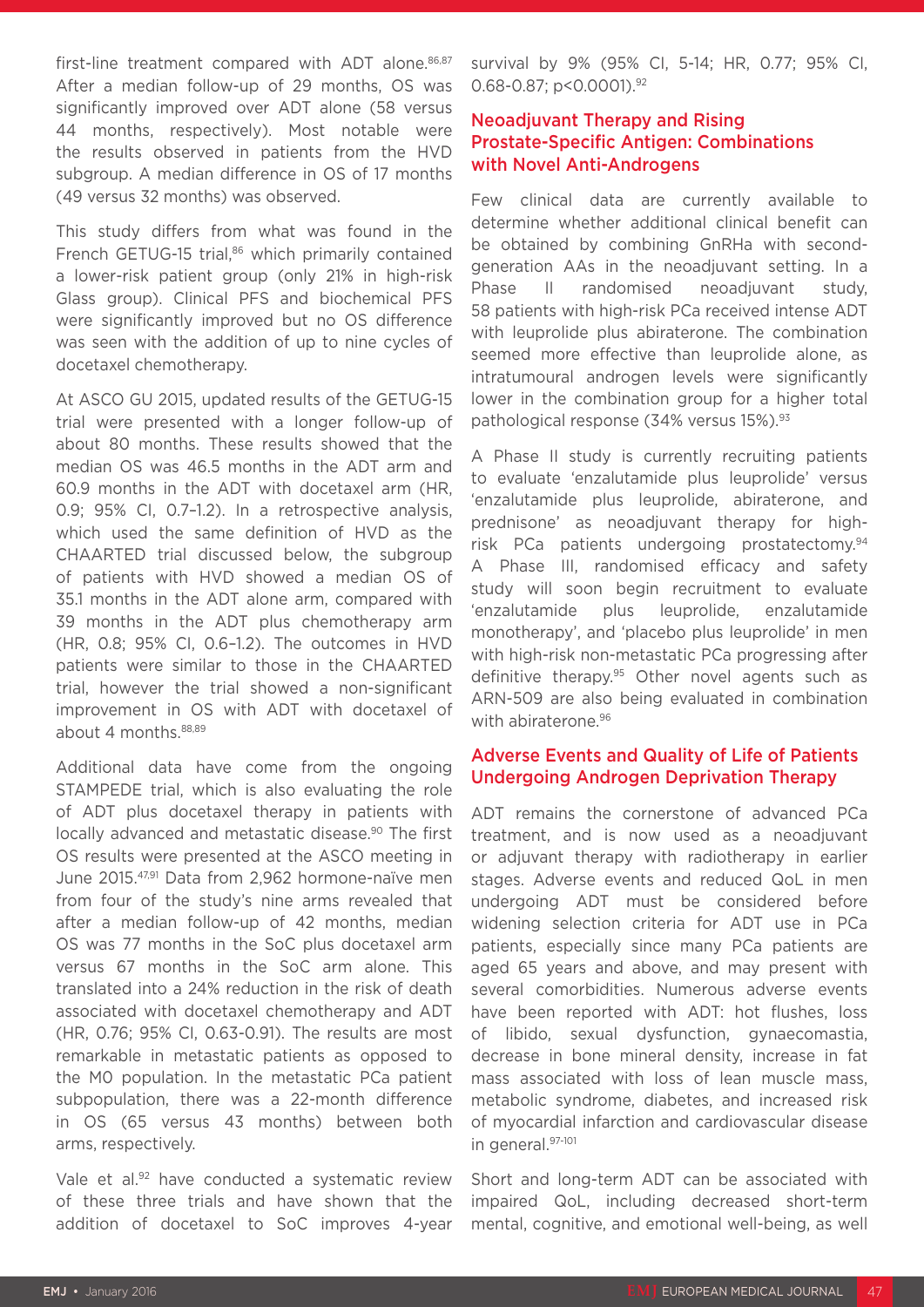as physical symptoms. Patients often self-report memory loss, depressive symptoms, insomnia or sleep disturbances, difficulty in concentrating, and nervousness.<sup>102-105</sup> The physical impact of ADT comprises bone density changes and fractures, loss of muscle strength, and fatigue. A third cluster of symptoms comprises relationship and affective symptoms, often triggered by gynaecomastia and functional changes in sexuality and sexual organs.106-109 Amongst the measures that can alleviate the side effects of ADT, supervised resistance training exercise is expected to play a major role. Several trials have examined whether various exercise strategies can counteract the metabolic effects of ADT.<sup>110</sup>

#### Cost-Effectiveness of Androgen Deprivation Therapy in Advanced Prostate Cancer

In a meta-analysis published in 2000, the costeffectiveness of ADT was evaluated in advanced PCa. Orchiectomy was established as the most cost-effective ADT modality, while CAB was the least economically effective option.<sup>111</sup> While the combination of ADT with docetaxel or novel AAs may generate higher costs, some GnRHa have

generic formulations that are already on the market, which could help to improve the costefficacy of the management of advanced PCa, lower overall costs, and increase patient access to therapy.

### **CONCLUSION**

ADT in advanced PCa has gone through considerable evolution, but still remains a cornerstone of the therapeutic armamentarium in the treatment of PCa. Its contemporary role in advanced PCa, particularly with second-generation AAs, has emerged as a therapeutic modality in select settings for both castration-sensitive and castration-resistant advanced PCa. ADT in combination with novel hormonal agents is now being explored in the neoadjuvant setting, and chemotherapy in combination with ADT must be seriously considered in selected patients after the results of recent randomised trials. Upcoming clinical data will help to further refine risk stratification and optimal strategies in advanced PCa, particularly in light of benefit-to-risk ratios, QoL, and pharmacoeconomic considerations.

#### Acknowledgements

Medical writing assistance was provided by Dr Caroline Charles (Scilink Medical Writing, Biarritz, France).

#### REFERENCES

1. Ferlay J et al; International Agency for Research on Cancer. GLOBOCAN 2012 v1.0, Cancer Incidence and Mortality Worldwide: IARC CancerBase No. 11. 2013. Available at: http://globocan.iarc.fr. Last accessed: 12 January 2016.

2. Arnold M et al. Recent trends in incidence of five common cancers in 26 European countries since 1988: Analysis of the European Cancer Observatory. Eur J Cancer. 2015;51(9):1164-87.

3. De Angelis R et al. Cancer survival in Europe 1999-2007 by country and age: results of EUROCARE--5-a populationbased study. Lancet Oncol. 2014;15(1): 23-34.

4. Pokorny MR, Scott DJ. Do Maori and Pacific Islander men present with more advanced prostate cancer than European New Zealand men? An analysis of 486 men undergoing biopsy in Auckland. BJU international. 2011;107 Suppl 3:27-32.

5. Yap TA et al. The changing therapeutic landscape of castration-resistant prostate cancer. Nat Rev Clin Oncol. 2011;8(10):

#### 597-610.

6. Beltran H et al. New therapies for castration-resistant prostate cancer: efficacy and safety. Eur Urol. 2011;60(2):279-90.

7. Huggins C, Hodges CV. Studies on prostatic cancer. I. The effect of castration, of estrogen and androgen injection on serum phosphatases in metastatic carcinoma of the prostate. CA Cancer J Clin. 1972;22(4):232-40.

8. Sharifi N et al. Androgen deprivation therapy for prostate cancer. JAMA. 2005;294(2):238-44.

9. Loblaw DA et al; American Society of Clinical Oncology. Initial hormonal management of androgen-sensitive metastatic, recurrent, or progressive prostate cancer: 2006 update of an American Society of Clinical Oncology practice guideline. J Clin Oncol. 2007;25(12):1596-605.

10. Dai B et al. Kinetics of testosterone recovery in clinically localized prostate cancer patients treated with radical prostatectomy and subsequent shortterm adjuvant androgen deprivation therapy. Asian J Androl. 2013;15(4): 466-70.

11. Byar DP. Proceedings: The Veterans Administration Cooperative Urological Research Group's studies of cancer of the prostate. Cancer.1973;32(5):1126-30.

12. Byar DP, Corle DK. Hormone therapy for prostate cancer: results of the Veterans Administration Cooperative Urological Research Group studies. NCI Monogr. 1988;(7):165-70.

13. Langley RE et al. Cardiovascular outcomes in patients with locally advanced and metastatic prostate cancer treated with luteinisinghormone-releasing-hormone agonists or transdermal oestrogen: the randomised, phase 2 MRC PATCH trial (PR09). Lancet Oncol. 2013;14(4):306-16.

14. National Cancer Institute; Imperial College London. Hormone Therapy in Treating Patients With Locally Advanced or Metastatic Prostate Cancer.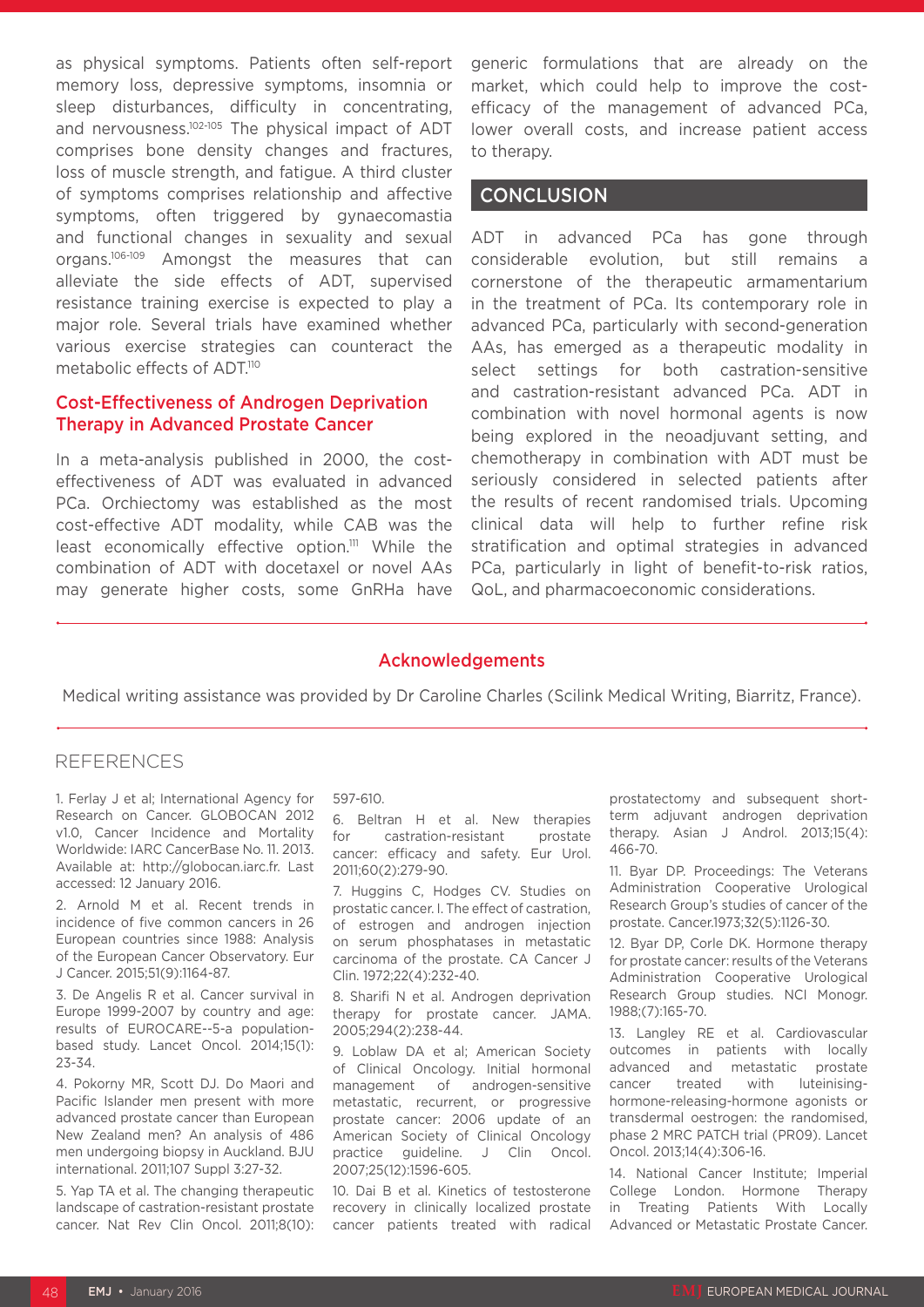NCT00303784. https://clinicaltrials.gov/ ct2/show/NCT00303784.

15. Djavan B et al. Testosterone in prostate cancer: the Bethesda consensus. BJU Int. 2012;110(3):344-52.

16. Klotz L et al. Nadir testosterone within first year of androgen-deprivation therapy (ADT) predicts for time to castrationresistant progression: a secondary analysis of the PR-7 trial of intermittent versus continuous ADT. J Clin Oncol. 2015;33(10):1151-6.

17. Cassileth BR et al. Quality of life and psychosocial status in stage D prostate cancer. Zoladex Prostate Cancer Study Group. Qual Life Res. 1992;1(5):323-9.

18. Tolis G et al. Tumor growth inhibition in patients with prostatic carcinoma treated with luteinizing hormone-releasing hormone agonists. Proc Natl Acad Sci U S A. 1982;79(5):1658-62.

19. Fowler JE et al. Evaluation of an implant that delivers leuprolide for 1 year for the palliative treatment of prostate cancer. Urology. 2000;55(5):639-42.

20. Fowler JE et al. Safety and efficacy of an implantable leuprolide delivery system in patients with advanced prostate cancer. J Urol. 2000;164(3 Pt 1):730-4.

21. Geiges G et al. Clinical development of two innovative pharmaceutical forms of leuprorelin acetate. Ther Adv Urol. 2013;5(1):3-10.

22. Tombal B et al. Additional analysis of the secondary end point of biochemical recurrence rate in a phase 3 trial (CS21) comparing degarelix 80 mg versus leuprolide in prostate cancer patients segmented by baseline characteristics. Eur Urol. 2010;57(5):836-42.

23. Waxman J et al. Importance of early tumour exacerbation in patients treated with long acting analogues of gonadotrophin releasing hormone for advanced prostatic cancer. Br Med J. 1985;291(6506):1387-8.

24. Mottet N et al. EAU Guidelines on Prostate Cancer 2015. 2015. Accessible at: http://uroweb.org/guideline/ prostate-cancer/. Last accessed: 30 November 2015.

25. Van Poppel H et al. Degarelix: a novel gonadotropin-releasing hormone (GnRH) receptor blocker--results from a 1-yr, multicentre, randomised, phase 2 dosagefinding study in the treatment of prostate cancer. Eur Urol. 2008;54(4):805-13.

26. Damber JE et al. The effect of baseline testosterone on the efficacy of degarelix and leuprolide: further insights from a 12-month, comparative, phase III study in prostate cancer patients. Urology. 2012;80(1):174-80.

27. Crawford ED et al. A controlled trial of leuprolide with and without flutamide in prostatic carcinoma. N Engl J Med. 1989;321(7):419-24.

28. Klotz L et al. Disease control outcomes from analysis of pooled individual patient data from five comparative randomised clinical trials of degarelix versus luteinising hormone-releasing hormone agonists. Eur Urol. 2014;66(6):1101-8.

29. Albertsen PC et al. Cardiovascular morbidity associated with gonadotropin releasing hormone agonists and an antagonist. Eur Urol. 2014;65(3):565-73.

30. Axcrona K et al. Androgen deprivation therapy for volume reduction, lower urinary tract symptom relief and quality of life improvement in patients with prostate cancer: degarelix vs goserelin plus bicalutamide. BJU Int. 2012;110(11):1721-8.

31. Sugiono M et al. Bicalutamide vs cyproterone acetate in preventing flare with LHRH analogue therapy for prostate cancer--a pilot study. Prostate Cancer Prostatic Dis. 2005;8(1):91-4.

32. Kunath F et al. Non-steroidal antiandrogen monotherapy compared with luteinising hormone-releasing hormone agonists or surgical castration monotherapy for advanced prostate cancer. Cochrane Database Syst Rev. 2014;6:CD009266.

33. Iversen P et al. Bicalutamide monotherapy compared with castration in patients with nonmetastatic locally advanced prostate cancer: 6.3 years of followup. J Urol. 2000;164(5):1579-82.

34. Iversen P et al. Casodex (bicalutamide) 150-mg monotherapy compared with castration in patients with previously untreated nonmetastatic prostate cancer: results from two multicenter randomized trials at a median follow-up of 4 years. Urology. 1998;51(3):389-96.

35. Smith MR et al. Cross-sectional study of bone turnover during bicalutamide monotherapy for prostate cancer. Urology. 2003;61(1):127-31.

36. Smith MR et al. Bicalutamide monotherapy versus leuprolide monotherapy for prostate cancer: effects on bone mineral density and body composition. J Clin Onc. 2004;22(13): 2546-53.

37. Tombal B et al. Enzalutamide monotherapy in hormone-naive prostate cancer: primary analysis of an open-label, single-arm, phase 2 study. Lancet Oncol. 2014;15(6):592-600.

38. Maximum androgen blockade in advanced prostate cancer: an overview of the randomised trials. Prostate Cancer Trialists' Collaborative Group. Lancet. 2000;355(9214):1491-8.

39. Ryan CJ et al. Final overall survival (OS) analysis of COU-AA-302, a randomized phase 3 study of abiraterone acetate (AA) in metastatic castration-resistant prostate cancer (mCRPC) patients (pts) without prior chemotherapy. Abstract 753O. 2014 European Society of Medical Oncology (ESMO) meeting, Madrid, Spain, 26-30 September 2014.

40. Beer TM, Tombal B. Enzalutamide in metastatic prostate cancer before chemotherapy. N Engl J Med. 2014;371(18):1755-6.

41. Fizazi K et al. Effect of enzalutamide on time to first skeletal-related event, pain, and quality of life in men with castrationresistant prostate cancer: results from the randomised, phase 3 AFFIRM trial. Lancet Oncol. 2014;15(10):1147-56.

42. Fizazi K et al. Abiraterone acetate for treatment of metastatic castrationresistant prostate cancer: final overall survival analysis of the COU-AA-301 randomised, double-blind, placebocontrolled phase 3 study. Lancet Oncol. 2012;13(10):983-92.

43. Logothetis CJ et al. Effect of abiraterone acetate and prednisone compared with placebo and prednisone on pain control and skeletal-related events in patients with metastatic castration-resistant prostate cancer: exploratory analysis of data from the COU-AA-301 randomised trial. Lancet Oncol. 2012;13(12):1210-7.

44. Rathkopf DE et al. Updated Interim Efficacy Analysis and Long-term Safety of Abiraterone Acetate in Metastatic Castration-resistant Prostate Cancer Patients Without Prior Chemotherapy (COU-AA-302). Eur Urol. 2014;66(5): 815-25.

45. Ryan CJ et al. Abiraterone acetate plus prednisone versus placebo plus prednisone in chemotherapy-naive men with metastatic castration-resistant prostate cancer (COU-AA-302): final overall survival analysis of a randomised, double-blind, placebo-controlled phase 3 study. Lancet Oncol. 2015;16(2):152-60.

46. Scher HI et al. Increased survival with enzalutamide in prostate cancer after chemotherapy. N Engl J Med. 2012;367(13):1187-97.

47. James ND et al. Survival with Newly Diagnosed Metastatic Prostate Cancer in the "Docetaxel Era": Data from 917 Patients in the Control Arm of the STAMPEDE Trial (MRC PR08, CRUK/06/019). Eur Urol. 2015;67(6):1028-38.

48. Shahinian VB et al. Increasing use of gonadotropin-releasing hormone agonists for the treatment of localized prostate carcinoma. Cancer. 2005;103(8):1615-24.

49. McLeod DG et al. Bicalutamide 150 mg plus standard care vs standard care alone for early prostate cancer. BJU Int. 2006;97(2):247-54.

50. Potosky AL et al. Effectiveness of primary androgen-deprivation therapy for clinically localized prostate cancer. J Clin Oncol. 2014;32(13):1324-30.

51. Moul JW et al. Early versus delayed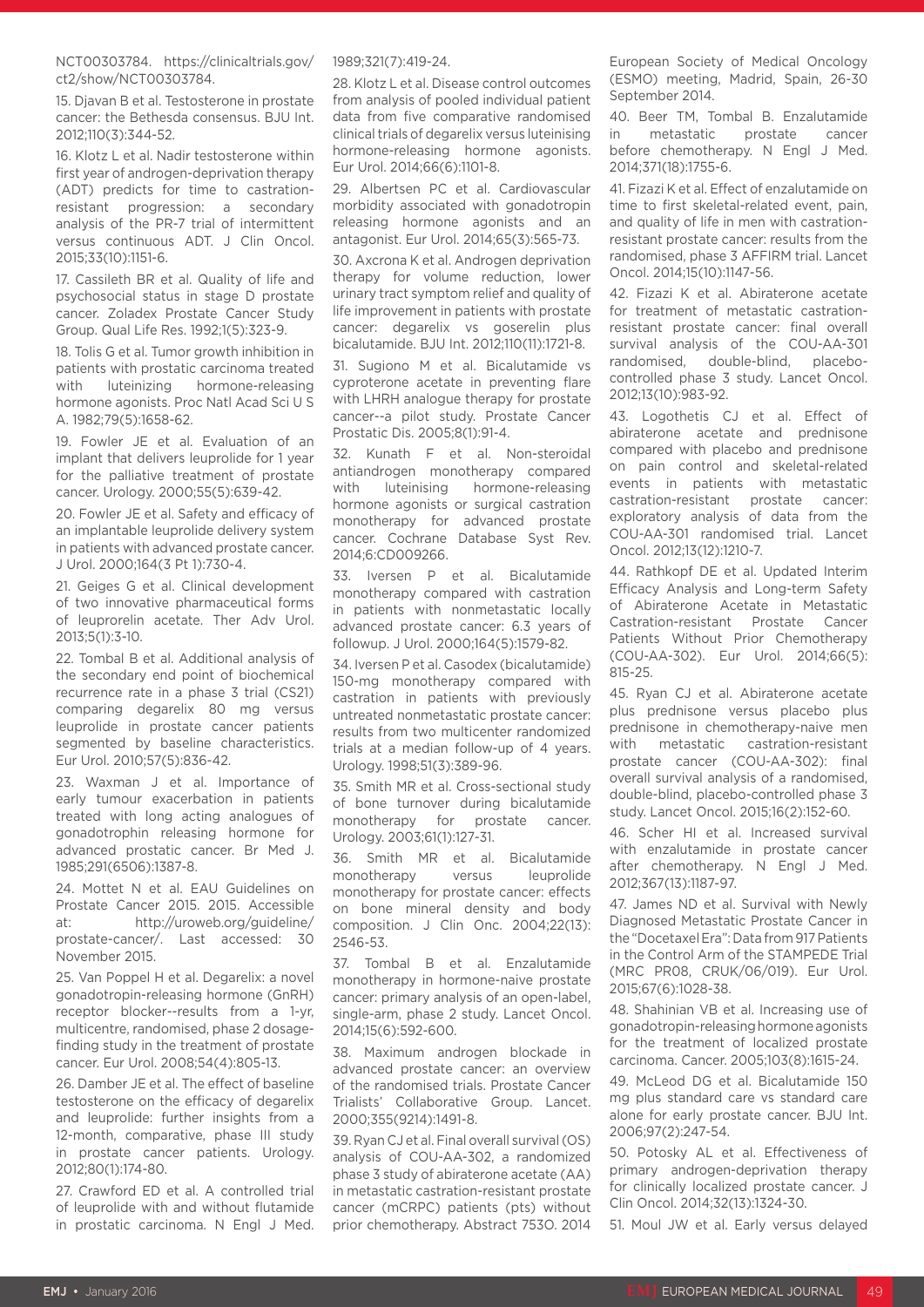hormonal therapy for prostate specific antigen only recurrence of prostate cancer after radical prostatectomy. J Urol. 2004;171(3):1141-7.

52. Garcia-Albeniz X et al. Immediate versus deferred initiation of androgen deprivation therapy in prostate cancer patients with PSA-only relapse. An observational follow-up study. Eur J Cancer. 2015;51(7):817-24.

53. Studer UE et al. Differences in time to disease progression do not predict for cancer-specific survival in patients receiving immediate or deferred androgen-deprivation therapy for prostate cancer: final results of EORTC randomized trial 30891 with 12 years of follow-up. Eur Urol. 2014;66(5):829-38.

54. Studer UE et al. Using PSA to guide timing of androgen deprivation in patients with T0-4 N0-2 M0 prostate cancer not suitable for local curative treatment (EORTC 30891). Eur Urol. 2008;53(5): 941-9.

55. Messing EM et al. Immediate versus deferred androgen deprivation treatment in patients with node-positive prostate cancer after radical prostatectomy and pelvic lymphadenectomy. Lancet Oncol. 2006;7(6):472-9.

56. Briganti A et al. Two positive nodes represent a significant cut-off value for cancer specific survival in patients with node positive prostate cancer. A new proposal based on a two-institution experience on 703 consecutive N+ patients treated with radical prostatectomy, extended pelvic lymph node dissection and adjuvant therapy. Eur Urol. 2009;55(2):261-70.

57. Bolla M et al. Long-term results with immediate androgen suppression and external irradiation in patients with locally advanced prostate cancer (an EORTC study): a phase III randomised trial. Lancet. 2002;360(9327):103-6.

58. Pilepich MV et al. Androgen suppression adjuvant to definitive radiotherapy in prostate carcinoma- long-term results of phase III RTOG 85-31. Int J Radiat Oncol Biol Phys. 2005;61(5): 1285-90.

59. Bolla M et al. Duration of androgen suppression in the treatment of prostate cancer. N Engl J Med. 2009;360(24): 2516-27.

60. D'Amico AV et al. Six-month androgen suppression plus radiation therapy compared with radiation therapy alone for men with prostate cancer and a rapidly increasing pretreatment prostatespecific antigen level. J Clin Oncol. 2006;24(25):4190-5.

61. Akakura K et al. Effects of intermittent androgen suppression on androgendependent tumors. Apoptosis and serum prostate-specific antigen. Cancer. 1993;71(9):2782-90.

62. Calais da Silva FE et al. Intermittent androgen deprivation for locally advanced and metastatic prostate cancer: results from a randomised phase 3 study of the South European Uroncological Group. Eur Urol. 2009;55(6):1269-77.

63. Salonen AJ et al. The FinnProstate Study VII: intermittent versus continuous androgen deprivation in patients with advanced prostate cancer. J Urol. 2012;187(6):2074-81.

64. Crook JM et al. Intermittent androgen suppression for rising PSA level after radiotherapy. N Engl J Med. 2012;367(10):895-903.

65. Niraula S et al. Treatment of prostate cancer with intermittent versus continuous androgen deprivation: a systematic review of randomized trials. J Clin Oncol. 2013;31(16):2029-36.

66. Kaku H et al. Time course of serum testosterone and luteinizing hormone levels after cessation of long-term luteinizing hormone-releasing hormone agonist treatment in patients with prostate cancer. Prostate. 2006;66(4):439-44.

67. Hussain M et al. Intermittent versus continuous androgen deprivation in prostate cancer. N Engl J Med. 2013;368(14):1314-25.

68. Fitzpatrick JM et al. Optimal management of metastatic castrationresistant prostate cancer: highlights from a European Expert Consensus Panel. Eur J Cancer. 2014;50(9):1617-27.

69. Heidenreich A et al; European Association of Urology. EAU guidelines on prostate cancer. Part II: Treatment of advanced, relapsing, and castrationresistant prostate cancer. Eur Urol. 2014;65(2):467-79.

70. Basch E et al. Systemic therapy in men with metastatic castration-resistant prostate cancer: American Society of Clinical Oncology and Cancer Care Ontario clinical practice guideline. J Clin Oncol. 2014;32(30):3436-48.

71. Petrylak DP et al. Evaluation of prostate-specific antigen declines for surrogacy in patients treated on SWOG 99-16. J Natl Cancer Inst. 2006;98(8): 516-21.

72. Tannock IF et al. Docetaxel plus prednisone or mitoxantrone plus prednisone for advanced prostate cancer. N Engl J Med. 2004;351(15):1502-12.

73. Tombal B, Berges R. Optimal control of testosterone: a clinical casebased approach of modern androgendeprivation therapy. Eur Urol Suppl. 2008;7(1):15-21.

74. Morote J et al. Redefining clinically significant castration levels in patients with prostate cancer receiving continuous androgen deprivation therapy. J Urol.

#### 2007;178(4 Pt 1):1290-5.

75. Lawrentschuk N et al. Efficacy of a second line luteinizing hormone-releasing hormone agonist after advanced prostate cancer biochemical recurrence. J Urol. 2011;185(3):848-54.

76. Tombal B. Non-metastatic CRPC and asymptomatic metastatic CRPC: which treatment for which patient? Ann Oncol. 2012;23 Suppl 10:x251-8.

77. Baskin-Bey ES et al. TERRAIN: A randomized, double-blind, phase II study comparing MDV3100 with bicalutamide (Bic) in men with metastatic castrateresistant prostate cancer (CRPC). Abstract TPS4698^. ASCO Annual Meeting, Chicago, IL, USA, 1–5 June 2012.

78. Gillessen S et al. Management of patients with advanced prostate cancer: recommendations of the St Gallen Advanced Prostate Cancer Consensus Conference (APCCC) 2015. Ann Oncol. 2015;26(8):1589-604.

79. Li Z et al. Conversion of abiraterone to D4A drives anti-tumour activity in prostate cancer. Nature. 2015;523(7560):347-51.

80. de Bono JS et al. Abiraterone and increased survival in metastatic prostate cancer. N Engl J Med. 2011;364(21): 1995-2005.

81. Ryan CJ et al. Abiraterone in metastatic prostate cancer without previous chemotherapy. N Engl J Med. 2013;368(2):138-48.

82. Tran C et al. Development of a secondgeneration antiandrogen for treatment of advanced prostate cancer. Science. 2009;324(5928):787-90.

83. Hu R et al. Molecular processes leading to aberrant androgen receptor signaling and castration resistance in prostate cancer. Expert Rev Endocrinol Metab. 2010;5(5):753-64.

84. European Medicines Agency (EMA). Meeting highlights from the Committee for Medicinal Products for Human Use (CHMP) 20–23 October 2014. 2014. Available at: http://www.ema.europa.eu/ema/ index.jsp?curl=pages/news\_and\_events/ news/2014/10/news\_detail\_002191. jsp&mid=WC0b01ac058004d5c1. Last Accessed: 17 January 2014.

85. Loriot Y et al. Effect of enzalutamide on health-related quality of life, pain, and skeletal-related events in asymptomatic and minimally symptomatic, chemotherapy-naive patients with metastatic castration-resistant prostate cancer (PREVAIL): results from a randomised, phase 3 trial. Lancet Oncol. 2015;16(5):509-21.

86. Gravis G et al. Androgen-deprivation therapy alone or with docetaxel in noncastrate metastatic prostate cancer (GETUG-AFU 15): a randomised, openlabel, phase 3 trial. Lancet Oncol. 2013;14(2):149-58.